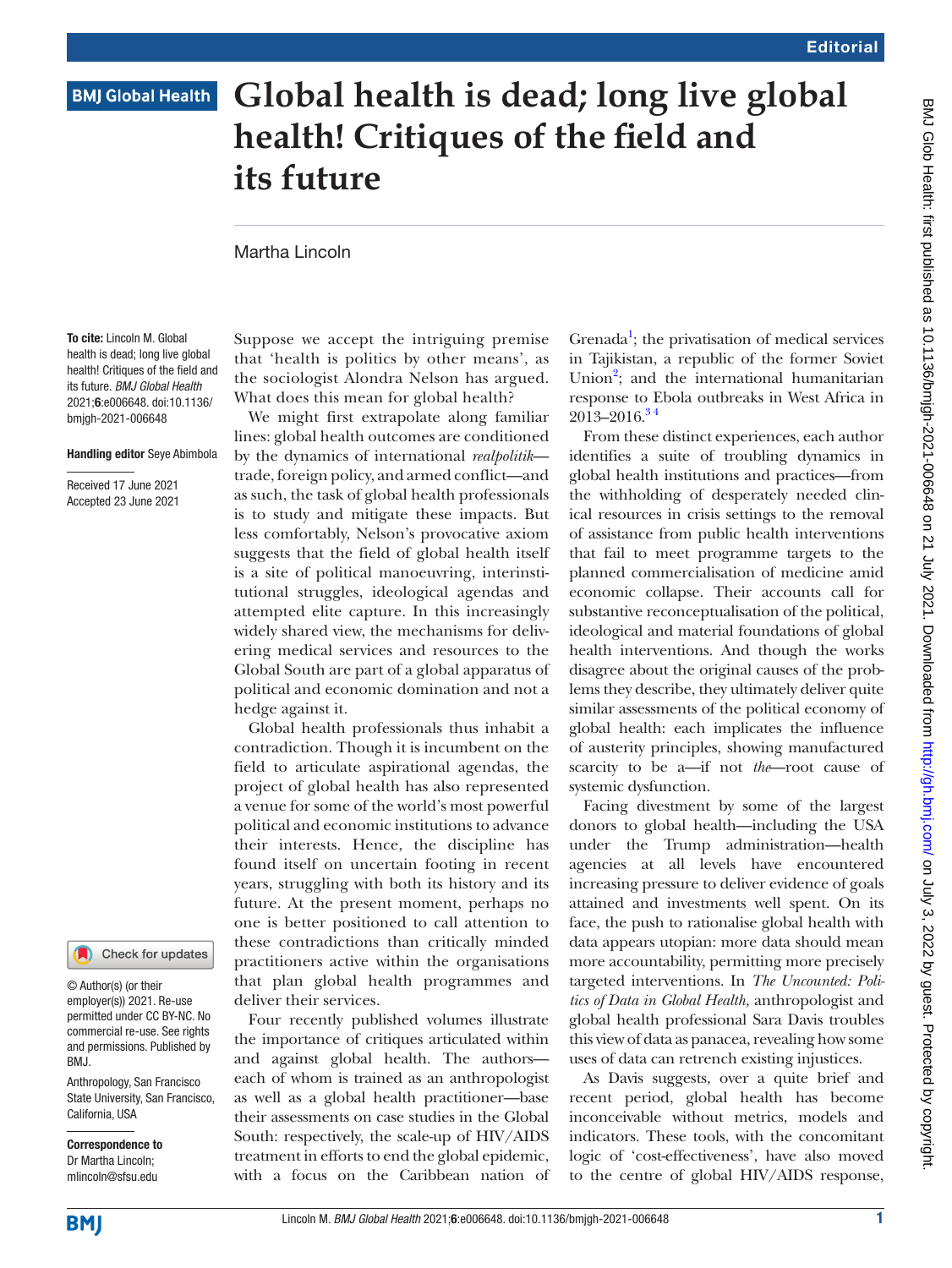

including the 'Fast-Track approach' that Davis examines over the book's chapters. Introduced by the Joint United Nations Programme on HIV/AIDS (UNAIDS) in 2016, this ambitious strategy to 'end AIDS' worldwide by 2030 relied on scaling up testing and antiretroviral therapy to meet predetermined targets. Since it was introduced, this laudable effort to eradicate HIV/AIDS—also legible as a means of containing future costs and staving off 'donor fatigue'—has driven large-scale shifts in priorities for resource expenditure.

While Davis does not question that the initiative of eradicating HIV is being carried out in good faith, her assessment suggests how institutional models of the pandemic may be shaped by a streetlight effect—the tendency to search for something where the light is brightest. In HIV epidemiology, the light is typically brightest in settings where HIV prevalence is high and where at-risk populations are not stigmatised and criminalised. In settings where 'key populations' like commercial sex workers and men who have sex with men *are* marginalised, they are less likely to be visible to the systems that compile and disseminate data. When countrylevel statistics fail to include key populations, funders may withdraw resources, due to the mistaken impression that there is no more work to be done. In Grenada, where Davis focuses much of *The Uncounted*, the Global Fund to Fight AIDS, Tuberculosis and Malaria was preparing to transition out—potentially permanently—and threatened to leave numerically small but economically and socially vulnerable populations without support. Davis observed the process of developing new estimates of key populations in Grenada to demonstrate the need for continued funds.

At base, these decisions are driven by diminishing resources. As Rico Gustav, an Indonesian HIV/AIDS activist, stated to Davis, 'We're sabotaging ourselves with these zero-sum conversations. Of course, the resources are limited. But (…) as a global community, we're not having a conversation about how to increase the overall pie. We actually need to have that conversation really badly' (Davis, p.  $172$ ).<sup>1</sup> In a field of shrinking global health investment, rights holders can 'become either winners and losers'

(Davis, p.  $113$ )<sup>1</sup>; quantification can further routinise ethically impossible choices.

A different type of selective vision is profiled in Salmaan Keshavjee's *Blind Spot: How Neoliberalism Infiltrated Global Health*. As a doctoral student in the mid-1990s, Keshavjee conducted ethnographic fieldwork in Tajikistan, a Central Asian republic whose social safety net collapsed with the fall of the Soviet Union. A subsequent civil war compounded the dire situation of Tajikistan's post-Soviet public health. (As Keshavjee's elegantly related history of the region reveals, living standards were higher under the Soviet system than after its collapse, despite the non-trivial difficulties of the socialist period.) An international development non-governmental organisation (NGO), the Aga Khan Foundation (AKF), stepped in to remedy the 'disappearance of the state' (Keshavjee, p. 53).<sup>2</sup> Working in the AKF's health department, Keshavjee studied the population's ability to access medicine and health services. Thus, he was able to observe the effects of a brutal 'transition' on collective welfare and living standards: chronic paediatric stunting, infant deaths caused by diarrhoeal disease and people reduced to 'medieval modes of transportation' (Keshavjee, p.  $52$  $52$ ).<sup>2</sup>

The focus of Keshavjee's observations is the establishment of a 'revolving drug fund' to subsidise the posttransition healthcare system. This model, which had been endorsed under the Bamako Initiative of the late 1980s, was intended to generate funds with the introduction of fees for pharmaceutical drugs: a donor would contribute an initial grant to purchase a stock of drugs, the costs of the drugs would be marked up, and the proceeds from patients' drug purchases would be used to purchase a new supply. But what this meant in practice was that a population experiencing unprecedented levels of despair would now be asked to pay out of pocket for essential drugs. One patient whom Keshavjee interviewed about the prospect of fees for pharmaceuticals stated the following:

That is impossible. It is destruction. It is a way to catastrophe. My family and I, and the whole of Badakhshan's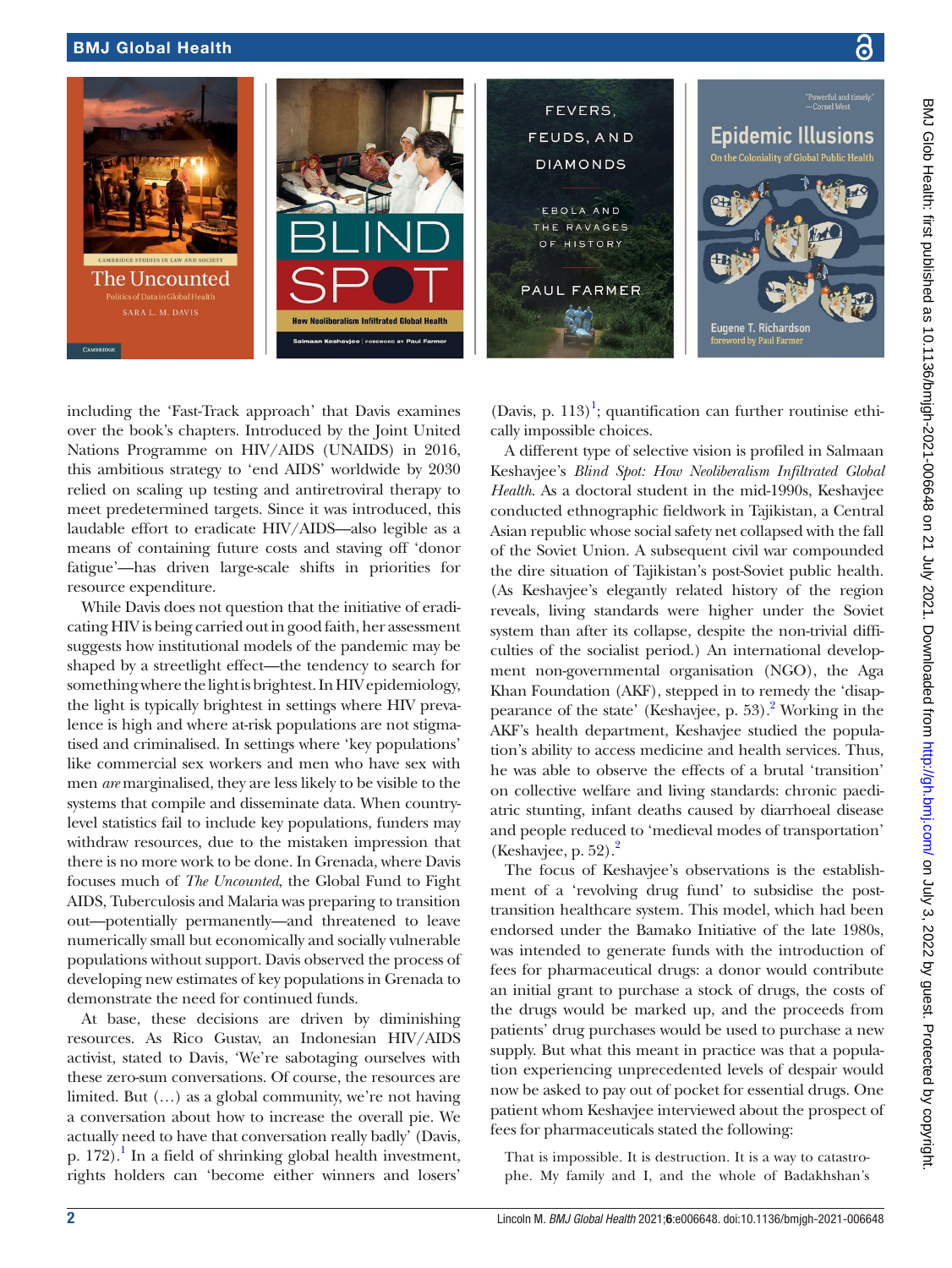population, will not be able to use the treatment. We'll have to forget the word *medicine* (Keshavjee, p. 60).<sup>2</sup>

Yet this unpromising intervention was not a misstep. As Keshavjee demonstrates, the project was implemented specifically because it aligned with the core ideals of neoliberalism: an influential economic theory that has, since the end of World War II, reshaped public policy at all scales of government. Neoliberal policies emphasise the use of market mechanisms in favour of state entitlements including for such vital social services such as preventive health. Through a concerted effort by its exponents, neoliberal ideology was introduced into international political circles over the course of the Cold War, with NGOs coming to represent a favoured means of displacing the influence of national governments.

As Keshavjee argues, it is diagnostic of neoliberalism's pervading influence that a conscientious and impeccably run development agency like the AKF would—for example provide a loan instead of a grant to a Badakhshan dentist who hoped to provide free services to his poorest patients. Thus, the author urges his audience to 'save their disapprobation for (…) the discursive landscape that has led dogma to replace data' in global healthcare delivery (Keshavjee, p. 17).<sup>2</sup> The 'global health failure' he observed in Tajikistan took place in tandem with 'neoliberal success' (Keshavjee,  $p111$ ).<sup>2</sup>

Where Keshavjee suggests that the blind spot in global health originates with the ascendance of neoclassical economics in policy circles worldwide, Eugene Richardson presents a critique much closer to home in *Epidemic Illusions: On the Coloniality of Global Public Health*. While Richardson attributes the Global South's disparate burden of ill health to what he terms coloniality—a 'matrix of power relations' (Richardson, p.  $3$ )<sup>3</sup> affecting formerly colonised places, shaping life and life chances—he does not cast public health science as an innocent bystander. Quite the contrary: Richardson asserts that the enterprise of global health has apprehended, defined and addressed global health problems in ways that essentially ensure that they will not be meaningfully resolved. In this view, global health praxis is inherently—if perhaps inadvertently—complicit with the interests of powerful institutions and nations, functioning to corroborate their perspectives and reify them as common sense.

Some readers may struggle to accept these contentions because they contradict their own good-faith efforts to intervene responsibly. Indeed, Richardson is no stranger to such efforts himself, having worked in programmes to manage and control infectious disease in a host of international settings. Much of *Epidemic Illusions* addresses the Ebola outbreaks in Sierra Leone, Liberia and Guinea from 2013 to 2016, where Richardson worked with Partners In Health (PIH) to care for the critically ill. Richardson's critique is thus that of an insider—albeit one whose intellectual commitments extend well past the 'hard' sciences, as the highly experimental form of his book suggests. He reports on some of the grimmest and most dismaying moral errors of the humanitarian response: for example, the mandate

that patients in the Ebola Treatment Units of some international aid agencies could not receive intravenous rehydration, even if they were unable to swallow oral rehydration solution without vomiting it back up. Here, Richardson compares these protocols with colonial practices of withholding medical resources, sequestering sick patients and constructing an abusively post hoc moral architecture to justify these failures of care.

Richardson is particularly sceptical about the potential of epidemiology to deliver an adequately radical assessment of what he understands to be the most significant drivers of global health inequity. Like Davis, Richardson sees quantitative data as a culturally potent means of mystifying what are essentially political problems and rendering them into 'numeric bits amenable to mathematical manipulation' (Richardson, p  $48$ )<sup>[3](#page-3-2)</sup>; he terms epidemiology a 'mathematised ideological system' (Richardson, p. 96).<sup>3</sup> In the experience of the West African Ebola outbreaks, this meant that epidemiological models were afforded a great deal of influence despite delivering incomplete and sometimes quite flawed and misleading analysis.

For example, Richardson shows how the media-friendly term 'superspreader'—and the idea that 'superspreaders' were driving the Ebola epidemics—gained undue explanatory power, while more complex inputs to disease risk were bracketed outside the analytical frame. The idea of superspreading ultimately also fuelled discourses that blamed victims and their allegedly 'cultural' practices—which were, as Richardson convincingly demonstrates, thoroughly rational and pedestrian responses to situations of social upheaval amid extreme and long-standing dispossession. Richardson contends that the true superspreaders of Ebola are the predatory actors who have historically impoverished and destabilised the region. This view is informed by the interviews he conducted with Ebola virus disease survivors, who likewise implicated 'corrupt national governments, foreign corporations (…) and the legacy of the Maafa (African holocaust)' (Richardson, p. 98) $3$  in setting the stage for a public health disaster.

*Epidemic Illusions* can be constructively read together with physician–anthropologist Paul Farmer's *Fevers, Feuds, and Diamonds*, not least because the two scholar–clinicians worked side by side to establish the presence of PIH and assist patients in Sierra Leone during the Ebola epidemics. Where Richardson's analysis offers an especially focused reading of the ideological dimensions of Ebola in the discourse of global health research and praxis, Farmer's volume supplies an expansive history of the upstream variables that smoothed the path for Ebola to become West Africa's 'storied perfect storm' (Farmer, p.  $358$ ), $^{4}$  as the global health community often called it. However, Farmer rejects the exculpatory framing of a 'perfect storm', asking instead: how could a world region boasting such abundant natural wealth have become 'a public health desert … and a clinical desert' (Farmer, p. 28), $\frac{4}{3}$  $\frac{4}{3}$  $\frac{4}{3}$  subject to the 'therapeutic nihilism' of some of the world's most respected humanitarian aid agencies?